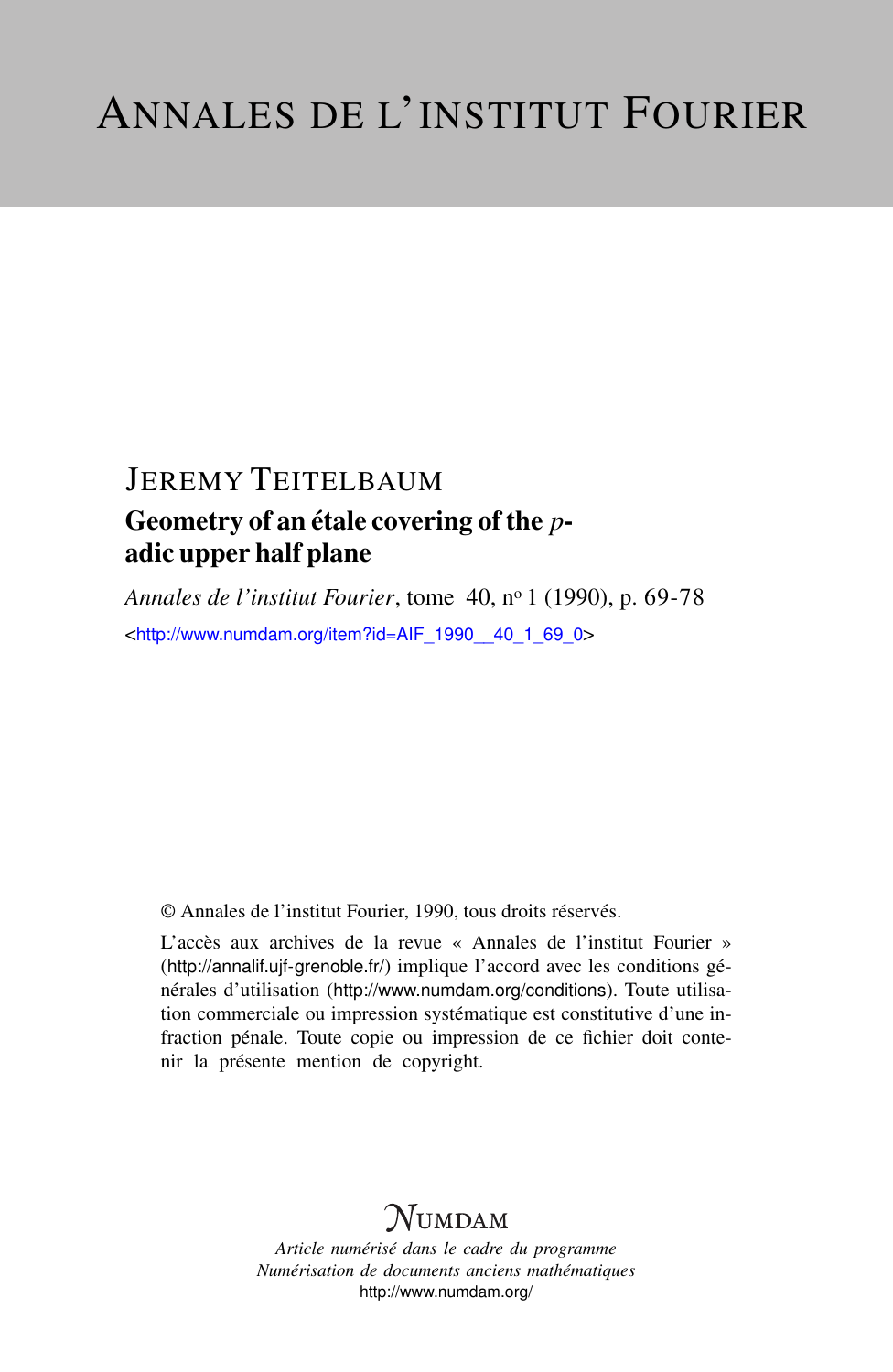## **GEOMETRY OF AN ETALE COVERING OF THE p-ADIC UPPER HALF PLANE**

**by Jeremy TEITELBAUM (\*)**

#### **Introduction.**

In this paper we describe the rigid geometry of the first layer in the tower of coverings of the p-adic upper half plane obtained from the division points of the formal group constructed in [2]. This covering is accessible because it is abelian and in some sense "tame." Using our results, we are able to describe the stable special fiber at *p* of Shimura curves with a very small amount of level *p* structure.

#### **Preliminaries.**

Let  $\mathcal{H}_p$  denote the formal scheme over  $\mathbb{Z}_p$  constructed by Mumford ([4]) and commonly referred to as the *p*-adic upper half plane. Naively,  $\hat{\mathcal{H}}_p$ is the complement of the  $Q_p$ -rational points in  $P^1$ . We let  $\mathcal{H}_p$  be the rigid analytic space associated to  $\hat{\mathcal{H}}_p$ .

In [2], Drinfeld shows that  $\mathcal{H}_p$  is a parameter space for twodimensional formal groups with a certain endomorphism structure. As a

<sup>(\*)</sup> This research was supported by an NSF postdoctoral fellowship.

*Key-words : p-adic uniformization - Shimura curves - Formal groups.* A.M.S. *Classification :* 11G18 - 11F85.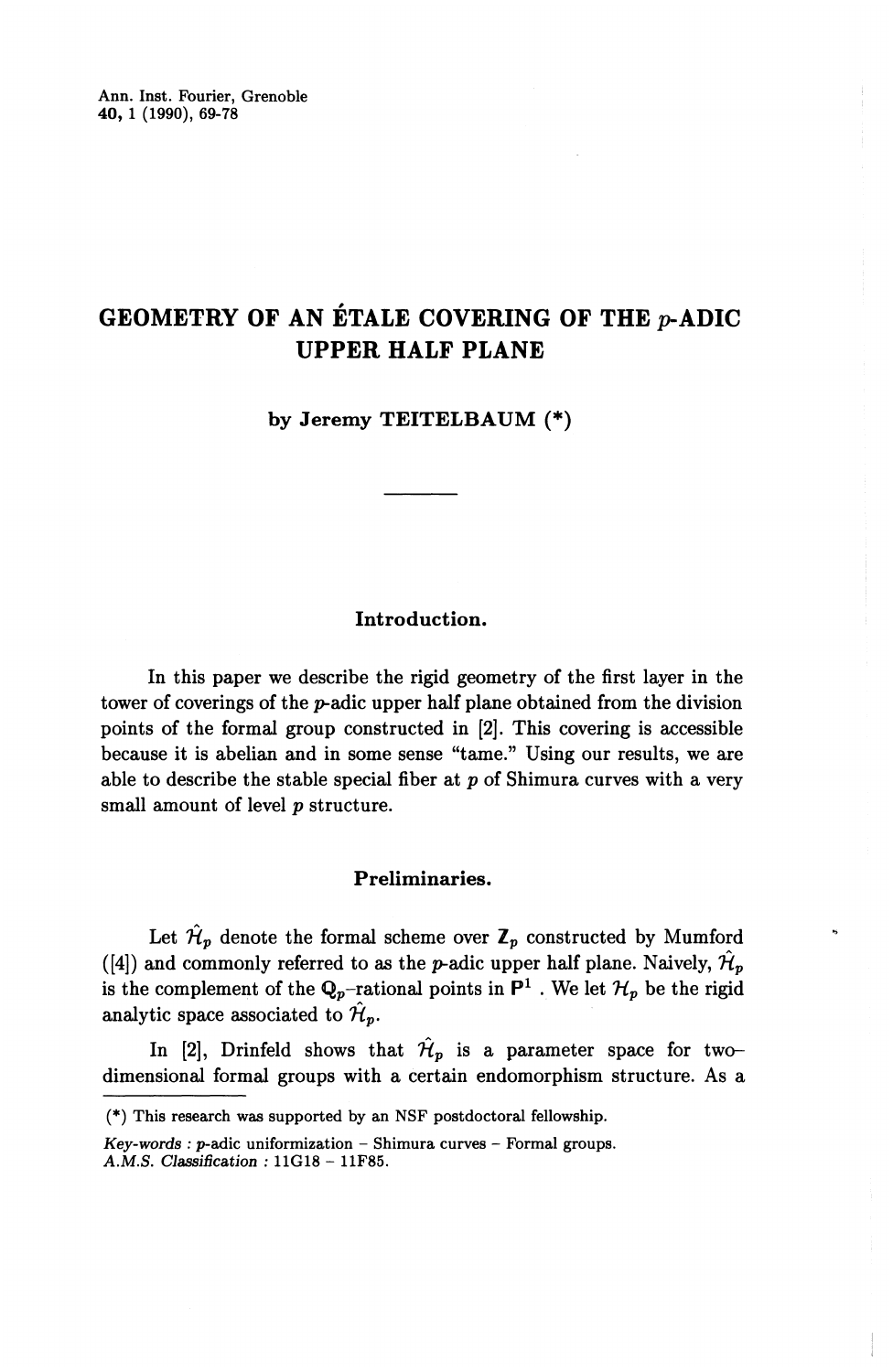result, there is a universal family of formal groups  $\mathcal G$  over  $\mathcal H_p$ . The subgroups obtained as the division points of this family of formal groups yield a tower of coverings of  $\mathcal{H}_p$ . The rigid spaces associated to these coverings are a family of étale coverings of  $\mathcal{H}_p$ . Our goal in this work is to describe the simplest of these coverings.

For a detailed description of Drinfeld's universal formal group, we refer the reader to [8]. We recall here the basic definitions which we will require.

Let *D* be the quaternion division algebra over  $Q_p$ , and let  $\mathcal{O}_D$  be the maximal order in D. A formal group *G* of dimension 2 and height 4 over a ring R on which p is nilpotent is called a special, formal  $\mathcal{O}_{D}$ module (abbreviated *SFD*-module) provided that  $\mathcal{O}_D$  acts on *G* and, at each maximal ideal m of R, both characters of the residue field of  $\mathcal{O}_D$  occur in the tangent space to G at m. Over  $\overline{F}_p$ , all SFD-modules are isogenous, so fix one such module  $\Phi$ . With these conventions, we can state Drinfeld's theorem.

THEOREM (Drinfeld). —  $\hat{\mathcal{H}}_p \otimes \text{Spf } \hat{\mathbb{Z}}_p^{ur}$  (over  $\mathbb{Z}_p$ ) represents the *functor which assigns to a ring R on which p is nilpotent the set of isomorphism classes of triples*  $(\psi, G, \rho)$  where

1.  $\psi : \hat{\mathbb{Z}}_p^{ur}/p\hat{\mathbb{Z}}_p^{ur} \to R/p$  is a homomorphism,

2. *G is an SFD-module over R,*

3. and  $\rho : \psi_* \Phi \to G \otimes R/p$  is a "quasi-isogeny of height zero," which *means that p is an isogeny with a certain normalization condition which will not be important in our work.*

We let  $(\Psi, \mathcal{G}, P)$  be the universal triple over  $\hat{\mathcal{H}}_p \otimes S$  pf  $\hat{\mathbb{Z}}_p^{ur}$ , and  $\mathcal{G}_{\Pi}$  be the kernel of multiplication by  $\Pi$  on  $G$ . This is a finite, flat group scheme of order  $p^2$  over  $\hat{\mathcal{H}}_p \otimes S$  of  $\hat{\mathbf{Z}}_p^{ur}$ . If  $\operatorname{PGL}_2(\mathbf{Q}_p)$  denotes the image in  $\operatorname{PGL}_2(\mathbf{Q}_p)$  of the elements of  $GL_2(\mathbb{Q}_p)$  with determinants of even *p*-adic order, then the action of  $\text{PGL}_2^+(\mathbf{Q}_p)$  on  $\hat{\mathcal{H}}_p$  extends to an action on the universal triple over  $\hat{\mathcal{H}}_p \otimes \mathrm{Spf}\hat{\mathbf{Z}}_p^{ur}$ , and therefore to  $\mathcal{G}_{\Pi}$ . Furthermore, the residue field  $\mathcal{O}_D/\Pi = \mathbf{F}$ acts on  $\mathcal{G}_{II}$ , and this action commutes with the action of PGL<sup>+</sup><sub>2</sub>( $\mathbf{Q}_p$ ). In fact,  $GL_2(\mathbf{Q}_p)$  acts on the universal triple; see [2] p. 109 for details.

Let us fix a map  $\psi_0 : \hat{\mathbb{Z}}_p^{ur} \to \hat{\mathbb{Z}}_p^{ur}$  and consider the fiber of the induced projection map  $\hat{\mathcal{H}}_p \otimes \text{Spf } \hat{\mathbb{Z}}_p^{ur} \to \text{Spf } \hat{\mathbb{Z}}_p^{ur}$ . The resulting formal scheme is isomorphic to  $\hat{\mathcal{H}}_p \otimes \text{Spf } \hat{\mathbb{Z}}_p^{ur}$  viewed as a formal scheme over  $\hat{\mathbb{Z}}_p^{ur}$  with structure map  $\psi_0$ . The geometry of the formal scheme obtained in this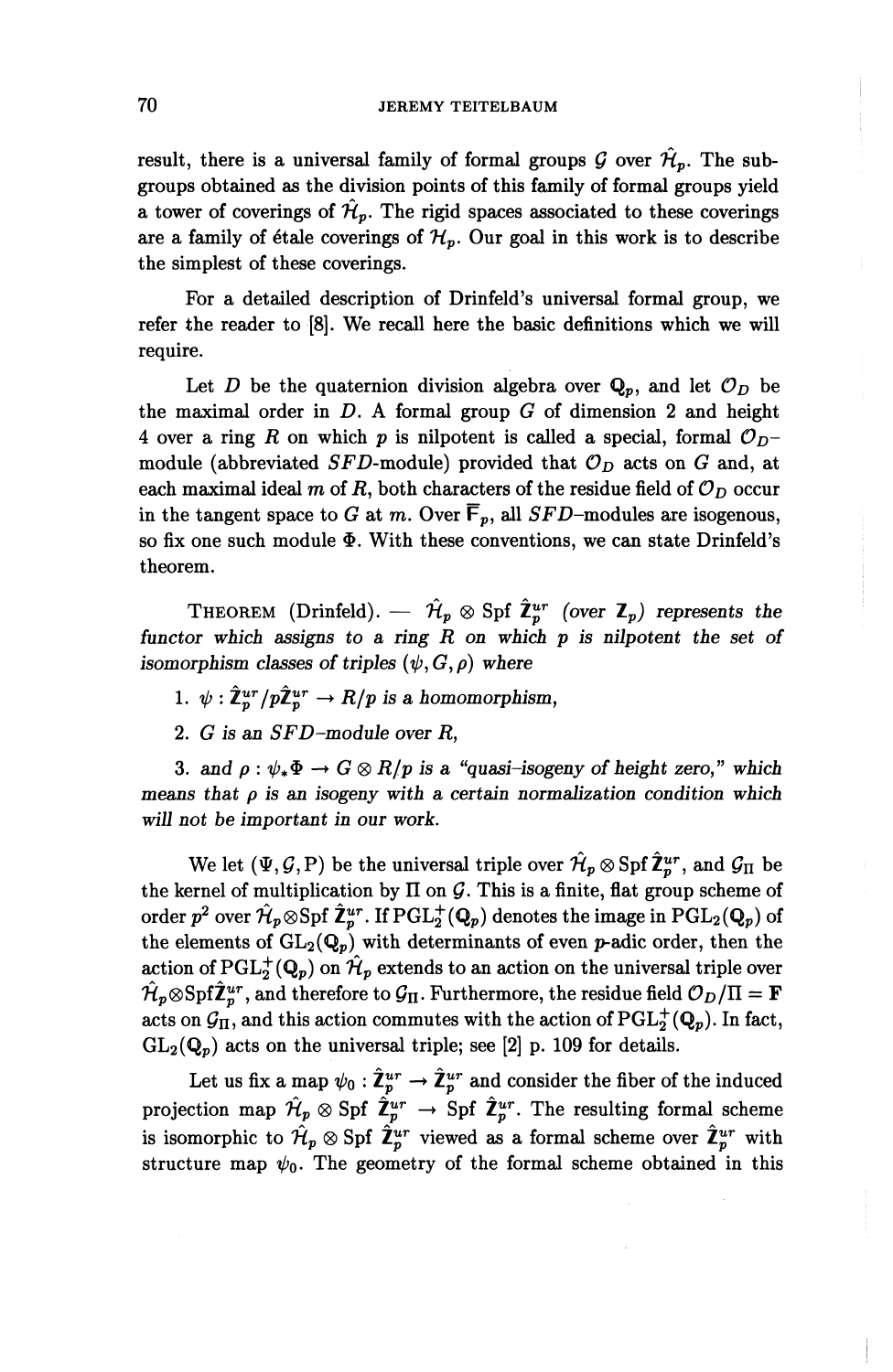way does not depend on the choice of  $\psi_0$ , so for the remainder of this paper we will abuse notation, suppress reference to  $\psi_0$ , and denote by  $\mathcal{H}_p$ and  $\mathcal{H}_p$  respectively the formal and rigid p-adic upper half planes over  $\mathbb{Z}_p$ (resp.  $\mathbf{Q}_p$ ), base-changed up to  $\hat{\mathbf{Z}}_p^{ur}$  (resp  $\hat{\mathbf{Q}}_p^{ur}$ .) Similarly, we base change the covering  $\mathcal{G}_{\Pi}$  to obtain a finite flat group scheme of order  $p^2$  over (our base-changed)  $\mathcal{H}_p$ . We let  $\Sigma$  be the complement of the zero section in this group scheme, and  $\Sigma$  be the associated rigid space. This paper is devoted to describing the rigid geometry of  $\Sigma$ .

#### **Classification of**  $\Sigma$  **as**  $\mu_{p^2-1}$ **-torsor.**

The action of the endomorphism ring of  $\mathcal G$  induces an action of  $\mathbf F^{\times}$ on the covering  $\Sigma$ , as we mentioned before. The two embeddings

$$
\sigma_0, \sigma_1: \mathbf{F} \to \hat{\mathbf{\mathcal{I}}}_p^{ur}/p\hat{\mathbf{\mathcal{I}}}^{ur}_p
$$

induce two different actions of  $\mu_{p^2-1}$  on our fixed *SFD*-module  $\Phi$  over  $\mathsf{F}_p$ , and therefore, via the universal isogeny  $P$ , two different actions on  $\Sigma$ . This allows us to view  $\Sigma$  as a  $\mu_{p^2-1}$  torsor in two different ways.

DEFINITION 1. — *Let*

 $c_i(\Sigma) \in H^1_{et}(\mathcal{H}_p \otimes \text{Spf }\mathbb{C}_p,\mu_{p^2-1})$ 

*be the class representing the covering*  $\Sigma \otimes \mathrm{Spf} \mathbb{C}_p$  *viewed as a*  $\mu_{p^2-1}$  *torsor via the embedding*

$$
\tilde{\sigma}_i: W(\mathbf{F}) \to \hat{\mathbf{Z}}_p^{ur} \subset \mathbb{C}_p
$$

*induced by*  $\sigma_i$ .

The following lemma relates the two classes.

LEMMA 2. —  $c_i(\Sigma) = pc_{i+1}(\Sigma)$ , reading subscripts mod 2.

*Proof.* — Changing the choice of  $\sigma_i$  twists the  $\mu_{p^2-1}$  action on  $\Sigma$  by  $\subset \sigma$  .

Our goal now is to determine the classes  $c_i$  precisely. Let T be the tree of  $SL_2(Q_p)$ . We fix a reduction map  $r : \mathcal{H}_p \to \mathcal{T}$  which is compatible with the action of  $SL_2(Q_p)$ . For one of many detailed descriptions of the relation between  $T$  and  $\mathcal{H}_p$ , see [8], pp. 648-660.

The following theorem of Drinfeld ([1]) relates the cohomology of  $\mathcal{H}_p$ to the tree T.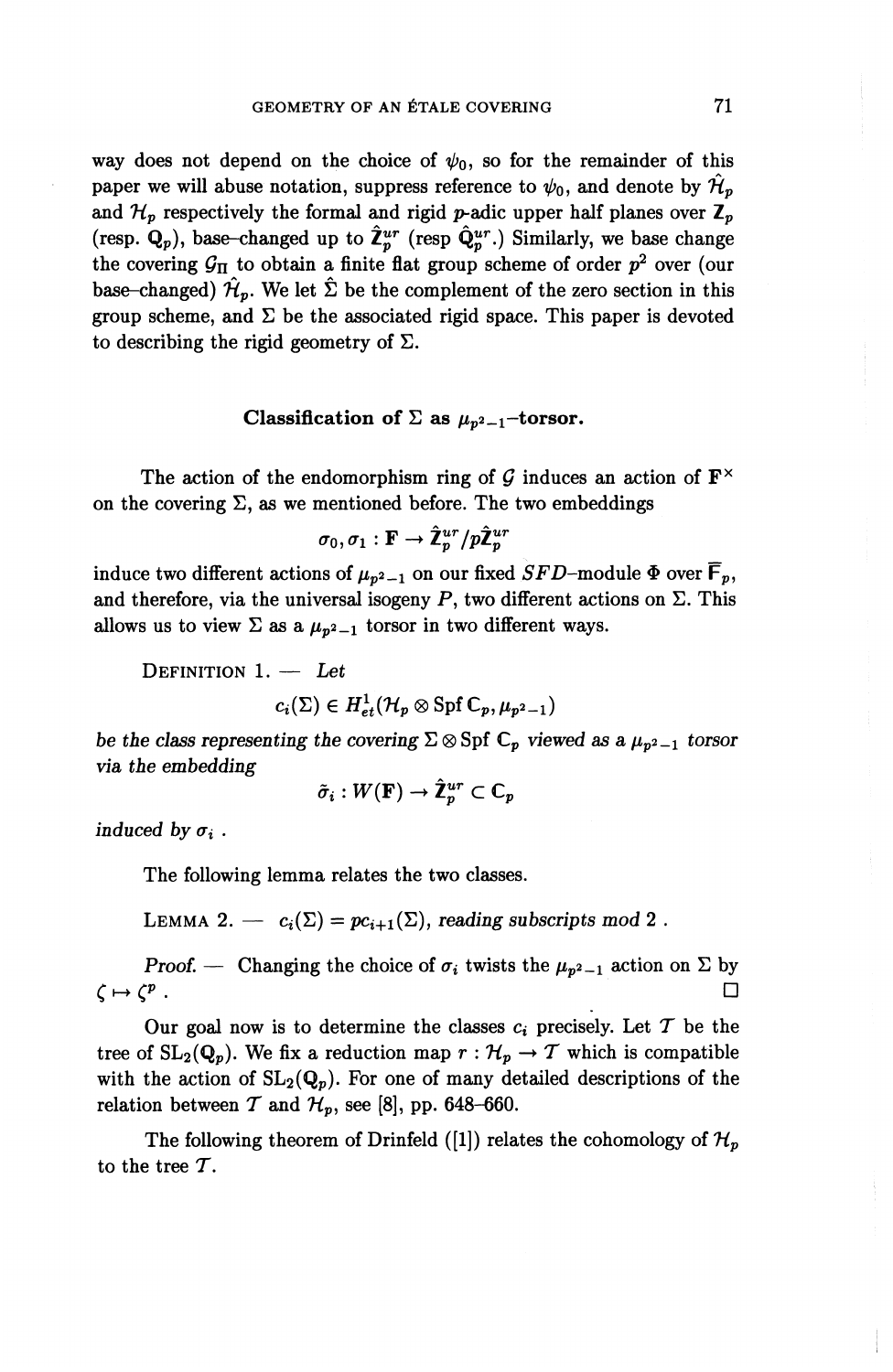THEOREM 3 (Drinfeld  $[1]$ ). — *If* N is an integer prime to p, there *is an isomorphism*

$$
\partial: H^1_{et}(\mathcal{H}_p\otimes \mathrm{Spf}\; \mathbb{C}_p, \mu_N)\to C^1_{har}(\mathcal{T},\mathbb{Z}/N\mathbb{Z})
$$

where T is the tree of  $SL_2$  and  $C_{har}^1(\mathcal{T},\mathbb{Z}/N\mathbb{Z})$  is the group of harmonic where *T* is the tree of  $SL_2$  and  $C_{har}^1(T, \mathbb{Z}/N\mathbb{Z})$  is the group of harmonic 1-cochains on  $T$  — that is, the set of functions  $f$  on the edges of  $T$  such *that, for each vertex v, f satisfies* 

$$
\sum_{e \mapsto v} f(e) = 0
$$

where the sum is over the oriented edges of  $T$  meeting  $v$ .

Let us briefly recall how the map  $\partial$  of the theorem is constructed. Suppose *Y* is a torsor over  $\mathcal{H}_p \otimes S$  pf  $\mathbb{C}_p$ . Let *U* be the admissible open set in  $\mathcal{H}_p$  corresponding to a vertex v in T, together with its bounding edges. It follows from Lemma 2 of  $[8]$  that U is a  $GL_2(\mathbb{Q}_p)$  translate of the standard open set

$$
V = \{ P \in \mathcal{H}_p : 1/p < |z(P)| < p \} - \bigcup_{i=1}^{p-1} B_{1/p}^+(i)
$$

where  $B_r^+(i)$  denotes the closed ball centered at i of radius r. Therefore  $Pic(U) = 0$  and so

$$
\mathcal{O}_Y=\mathcal{O}_U[T]/(T^{p^2-1}-f)
$$

where  $\mu_{p^2-1}$  acts by multiplication on T, and f is uniquely determined up to  $(p^2 - 1)^{st}$  powers.

Let  $e = \{v, v'\}$  be an (oriented) edge leaving v. To evaluate  $\partial(Y)(e)$ , choose a coordinate function  $z$  on  $U$  such that if  $P \in U$  reduces to  $v$  then  $|z(P)| = 1$  while if  $P \in U$  reduces to e then

$$
|p| < |z(P)| < 1 \; .
$$

**Then we let**

$$
\partial(Y)(e) = \text{Res}_e df/f \pmod{p^2 - 1}
$$

where  $\text{Res}_{e}$  denotes the rigid analytic "annular residue" computed with respect to the selected coordinate *z* (which determines the sign of Res.)

Since  $\text{PGL}_2^+(\mathbf{Q}_p)$  acts on  $\Sigma$ , the class  $c_i(\Sigma)$  is invariant by  $\text{PGL}_2^+(\mathbf{Q}_p)$ . As we see in the next lemma, this is a very strong condition.

LEMMA 4. – Suppose Y is a  $PGL_2^+(\mathbb{Q}_p)$ -invariant torsor over  $\mathcal{H}_p \otimes Spf \mathbb{C}_p$ *, and*  $\partial(Y)$  *is the associated harmonic 1-cocycle. Then*  $\partial(Y)$ *satisfies the following conditions:*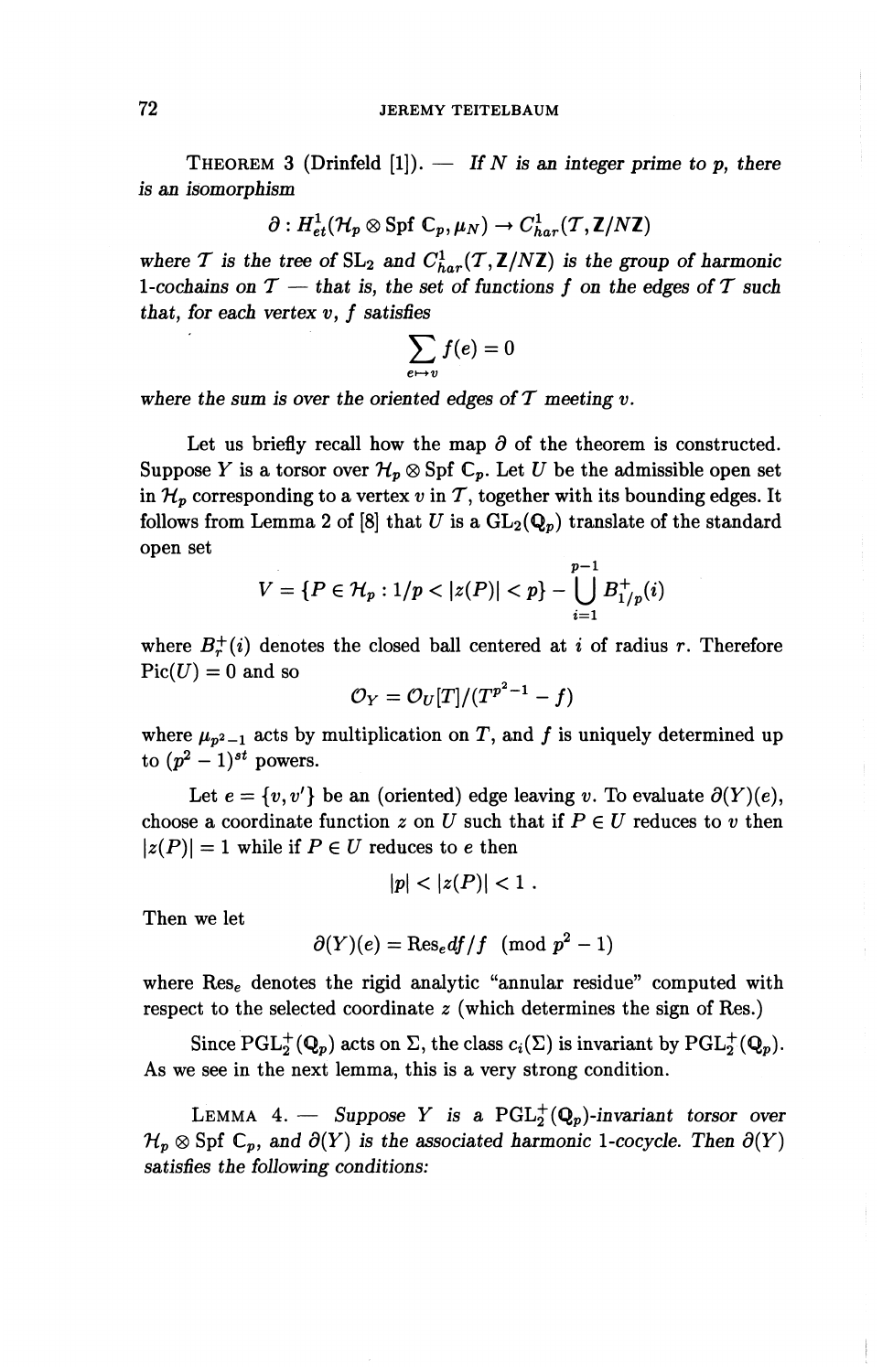1.  $\partial(Y)(e) = \partial(Y)(\gamma e)$  for all  $\gamma \in \text{PGL}_2^+(\mathbb{Q}_p)$  and all oriented edges e of  $\mathcal T$ .

2. 
$$
\partial(Y)(e) \equiv 0 \pmod{p-1}
$$
 on all edges e of T.

*Proof. —* The first property is a consequence of the invariance of *Y* by PGL<sup>+</sup>( $\mathbf{Q}_p$ ) and the fact that PGL<sup>+</sup>( $\mathbf{Q}_p$ ) preserves the orientation of edges in  $\mathcal T$ . For the second, observe that all the edges  $e$  leaving any vertex *v* are permuted transitively by  $PGL_2^+(\mathbb{Q}_n)$ . Therefore  $\partial(Y)(e)$  is a constant *x* on all edges *e* leaving *v*. From the harmonicity condition we obtain  $\sum \partial(Y)(e) = (p+1)x \equiv 0 \pmod{p^2-1}$ 

$$
\sum_{e \mapsto v} \partial(Y)(e) = (p+1)x \equiv 0 \pmod{p^2-1}
$$

since there are  $p + 1$  edges leaving v. This proves the lemma.

In order to give a precise statement of our theorem, we must invoke the relationship between orientations on T and the embeddings  $\sigma_i$ . As Drinfeld shows, and we explain in Lemma 14 of  $[8]$ , the action of  $\Pi$  on the tangent space T to G allows us to partition the vertices of T into two classes labeled with the  $\sigma_i$ . To describe this partition, first decompose *T* into  $\sigma_i$ -eigenspaces for the action for the quadratic unramified extension of  $\mathbb{Z}_p$  inside  $\mathcal{O}_D$ . A vertex v is labelled with  $\sigma_i$  if  $\Pi T^i \subset pT^{i+1}$  over the affinoid reducing to *v* where  $T^i$  is the  $\sigma_i$ -eigenspace in T. Vertices of the two classes alternate in the tree.

Since  $\partial_i(\Sigma)$  is PGL<sup>+</sup>(Q<sub>p</sub>)-invariant, and this group permutes the edges of T transitively, it suffices to specify the value of  $\partial_i(\Sigma)$  on a single edge. This is the content of our theorem.

THEOREM 5. — Let  $e = [v, v']$  be an edge of T. Suppose that v is *labeled with*  $\sigma_i$ . Then

$$
\partial_i(\Sigma)(e) = p-1.
$$

*Proof. —* Notice first of all that, by Lemmas 2 and 4,  $\partial_i(\Sigma)([v,v'])=-\partial_i(\Sigma)([v',v])$  $= p\partial_i(\Sigma)([v',v])$  $=\partial_{i+1}(\Sigma)([v',v])$ 

and therefore we may assume that *v* is labeled with  $\sigma_0$ . Let *U* be the affine open set of  $\hat{\mathcal{H}}_p$  corresponding to *e*. It follows from Lemma 2 of [8] that U is a  $\text{PGL}_2^+(\mathbb{Q}_p)$  translate of the standard open set

$$
U(1) = \{P \in \mathcal{H}_p : 1/p \le |z(P)| \le 1\} - \bigcup_{i=1}^{p-1} (B_1(i) \cup B_{1/p}(pi))
$$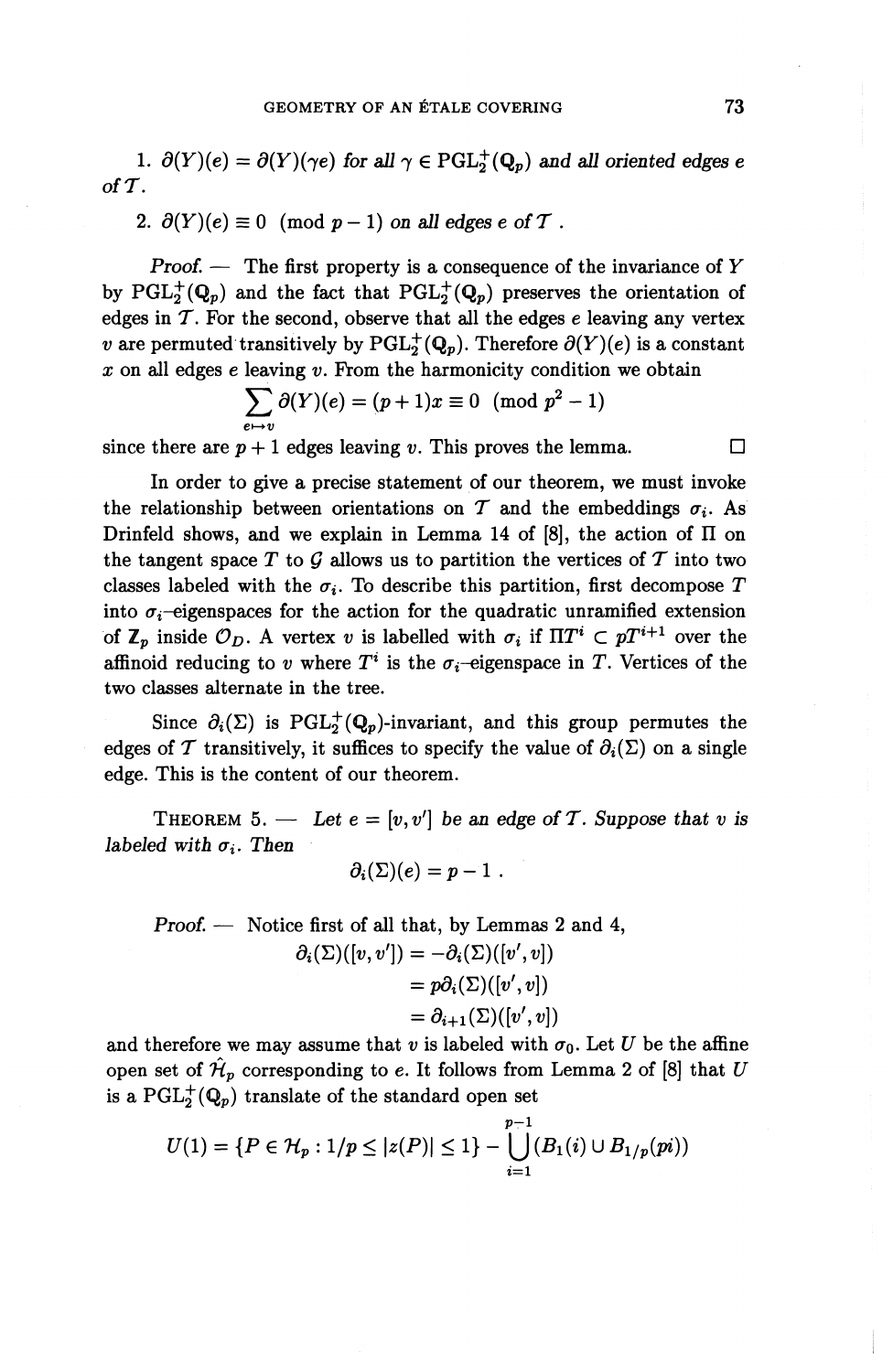where  $B_r(i)$  denotes the open disc of radius r centered at i. Therefore the coordinate ring of *U* is isomorphic to

$$
\hat{R}=\lim_{n\to\infty}R/p^nR
$$

where

$$
R = \frac{\mathbb{Z}[z_0, z_1]}{(z_0 z_1 - p)} \left[ \frac{1}{1 - z_0^{p-1}}, \frac{1}{1 - z_1^{p-1}} \right].
$$

As we recalled prior to stating this theorem, the tangent space *T* to *Q* over *U* is free of rank 2, and it carries a grading coming from the action of the maximal unramified extension of  $\mathbb{Z}_p$  in  $\mathcal{O}_D$ . Write  $T = \hat{R}t_0 \oplus \hat{R}t_1$ . Referring to [8] p. 656, we see that the  $\Pi$  action on  $T$  is  $\Pi t_0 = z_1 t_1$  and  $\Pi t_1 = z_0 t_0$ . With these conventions, the vertex v of T labeled with  $\sigma_0$  corresponds to the region where  $z_0$  is a unit; the vertex  $v'$  labeled with  $\sigma_1$  corresponds to the region where  $z_1$  is a unit.

Let  $\Omega$  be the cotangent space to G. Then  $\Omega_{\Pi} = \Omega/\Pi\Omega$  is naturally the cotangent space to  $\mathcal{G}_{\Pi}$ . If  $\omega_0$  and  $\omega_1$  generate the graded pieces of  $\Omega$ , then we must have  $\Pi \omega_i = z_i \omega_{i+1}$ . It follows that

(1) 
$$
\Omega_{\Pi} = (\hat{R}/z_1\hat{R})\omega_0 \oplus (\hat{R}/z_0\hat{R})\omega_1.
$$

The finite flat group scheme  $G_{\Pi}$ , together with its action by **F** is of the type classified by Raynaud. Applying his classification (see [5], Corollary 1.5.1) we see that the coordinate  $B$  ring of  $\mathcal{G}_{\Pi}$  must have the form

$$
B = \hat{R}[X_0, X_1]/(X_0^p - \delta_0 X_1, X_1^p - \delta_1 X_0)
$$

where the functions  $\delta_i$  and  $p/\delta_i$  belong to  $\hat{R}^{\times}$ . In addition, Raynaud shows that the natural identification of  $\Omega_{\Pi}$  with  $I/I^2$  (*I* being the augmentation ideal) means that

(2) 
$$
\Omega_{\Pi} = (\hat{R}/\delta_1 \hat{R}) X_0 \oplus (\hat{R}/\delta_0 \hat{R}) X_1 .
$$

Combining (1) and (2), we see that  $z_i$  and  $\delta_i$  differ by a unit of  $\tilde{R}$ .

We now have enough information to compute the class of  $\Sigma$ . Indeed,  $\Sigma$  is defined over U by the equation

$$
X_0^{p^2-1} - \delta_0^p \delta_1 = 0 \; .
$$

The group  $\mathbf{F}^{\times}$  acts on  $X_0$  through the embedding  $\sigma_0.$  Let us write  $f=\delta_0^p\delta_1.$ Then

$$
\partial_0(\Sigma)(e) = \text{Res}_{z_0} df/f \pmod{p^2 - 1}.
$$

Our results above tell us that  $\delta_0^p \delta_1 = p z_0^{p-1} h(z)$  where *h* is a unit in  $\hat{R}$ . This residue is clearly  $p-1$ .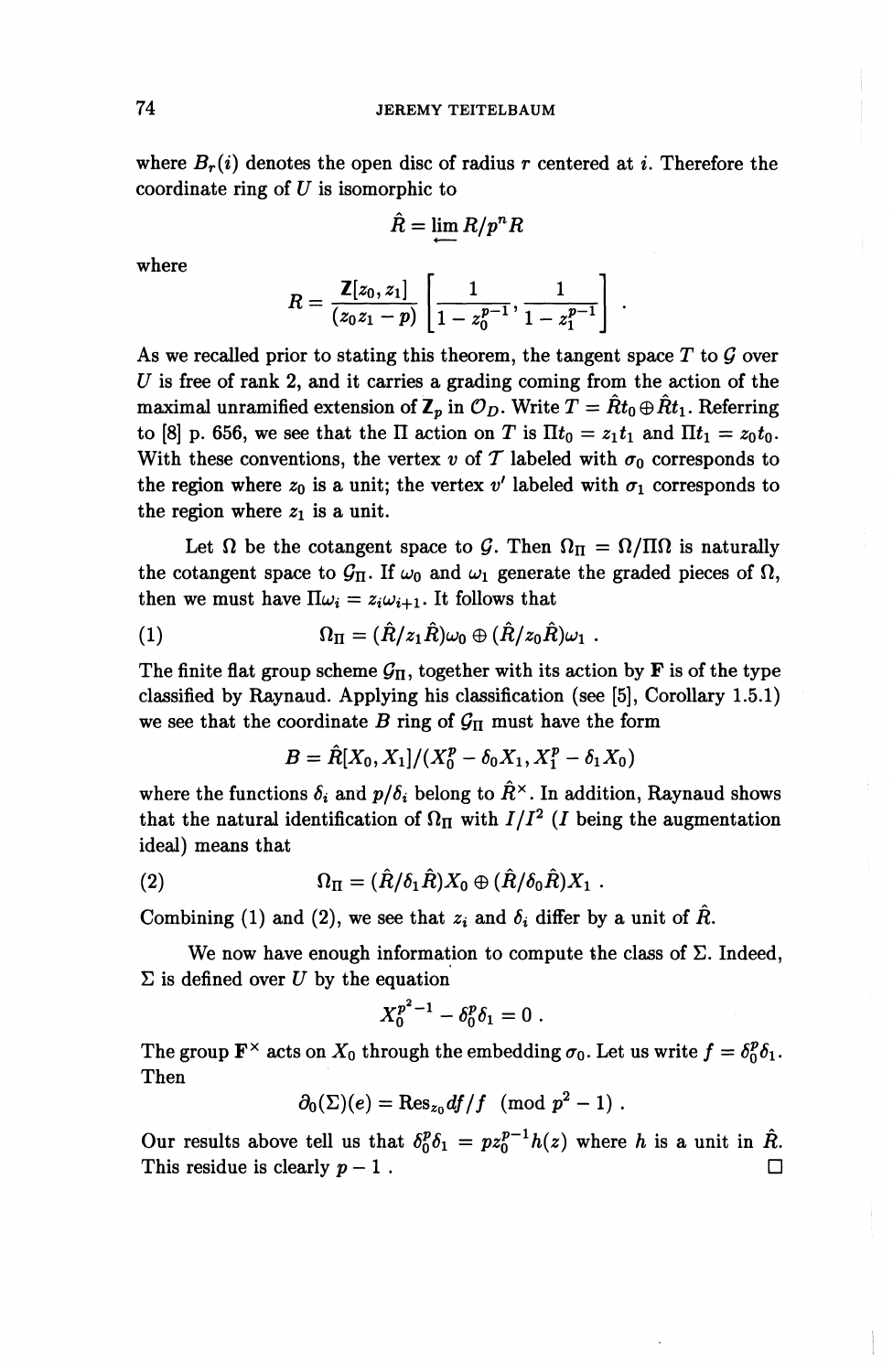Thanks to this theorem, we can construct  $\Sigma$  over  $\mathbb{C}_p$ . Let X be the non-singular projective curve over  $C_p$  defined by the affine equation

*.*

$$
(3) \t Y^{p+1} = z - z^p
$$

Let  $W \subset X$  be the admissible open set of points  $P$  on  $X$  such that

(4) 
$$
|p^{1/(p+1)}| < |Y(P)| < |p^{-p/(p+1)}|.
$$

COROLLARY 6. — Over  $C_n$ ,  $\Sigma$  consists of  $p-1$  isomorphic connected *components. Each such component has a covering by admissible open sets isomorphic to W. The nerve of this covering is the tree T. If*  $W_1$  *and*  $W_2$ are two elements of the covering, and  $E = W_1 \cap W_2 \subset W_1$ , then E is one *of the boundary annuli otW\ .*

*Proof.* — Let *U* be the subset of  $\mathcal{H}_p \otimes Spf C_p$  consisting of one vertex (say, labeled with  $\sigma_0$ ), and its bounding edges. Then by Theorem 5,  $\Sigma$ over U is obtained by extracting the  $p^2 - 1$  root of a function with order congruent to  $p-1$  mod  $p^2-1$  on each bounding annulus. If *z* is a coordinate congruent to  $p-1$  mod  $p^2-1$  on each bounding annulus. If z is a coordinate<br>on U, then the function  $f(z) = (z - z^p)^{p-1}$  clearly meets this condition. Thus  $\Sigma$  is defined over  $U$  by the equation

$$
Y_0^{p^2-1} = (z_0 - z_0^p)^{p-1}
$$

where  $z_0$  is an appropriate parameter on U. Notice first that this equation factors, so that  $\Sigma$  consists of  $p-1$  connected components, and is built up out of pieces of the curve in (3) as claimed. It is a simple matter to check out of pieces of the curve in (3) as claimed. It is a simple matter to check that the subset of W satisfying the inequality (4) has genus  $(p^2 - p)/2$ . Thus the reduction of  $\Sigma$  consists of curves meeting in double points, like the reduction of  $\mathcal{H}_p$ , except that the rational curves which appear in the reduction of  $\mathcal{H}_p$  are replaced by the curves of equation (3).

With somewhat more care one can determine the equations for  $\Sigma$  over  $\hat{\mathbb{Z}}_n^{ur}$ , instead of just over  $\mathbb{C}_p$ . Examining the end of the proof of Theorem 5  $\mathcal{L}_p^{\omega}$ , instead of just over  $\mathbb{C}_p$ . Examining the end of the proof of Theorem 5<br>we see that over  $\hat{\mathbb{Z}}_p^{ur}$ , we can take  $\delta_0^p \delta_1 = p(z - z^p)^{p-1}$  and therefore  $\Sigma$  is defined over *U* by the equation

$$
Y_0^{p^2-1}=p(z_0-z_0^p)^{p-1}.
$$

From this one can obtain a minimal regular model for  $\Sigma$  over  $\hat{\mathbb{Z}}_p^{ur}$  by blowing-up. This is a straightforward computational problem whose solution we omit, although we do point out that the minimal model has no components of multiplicity one.

**Finally, notice that the action of**  $PGL_2^+(\mathbb{Q}_p)$  **on**  $\Sigma$  **extends to an action of**  $PGL_2(\mathbf{Q}_p)$ . Indeed, choose  $\tau \in PGL_2(\mathbf{Q}_p) - PGL_2^+(\mathbf{Q}_p)$ . Then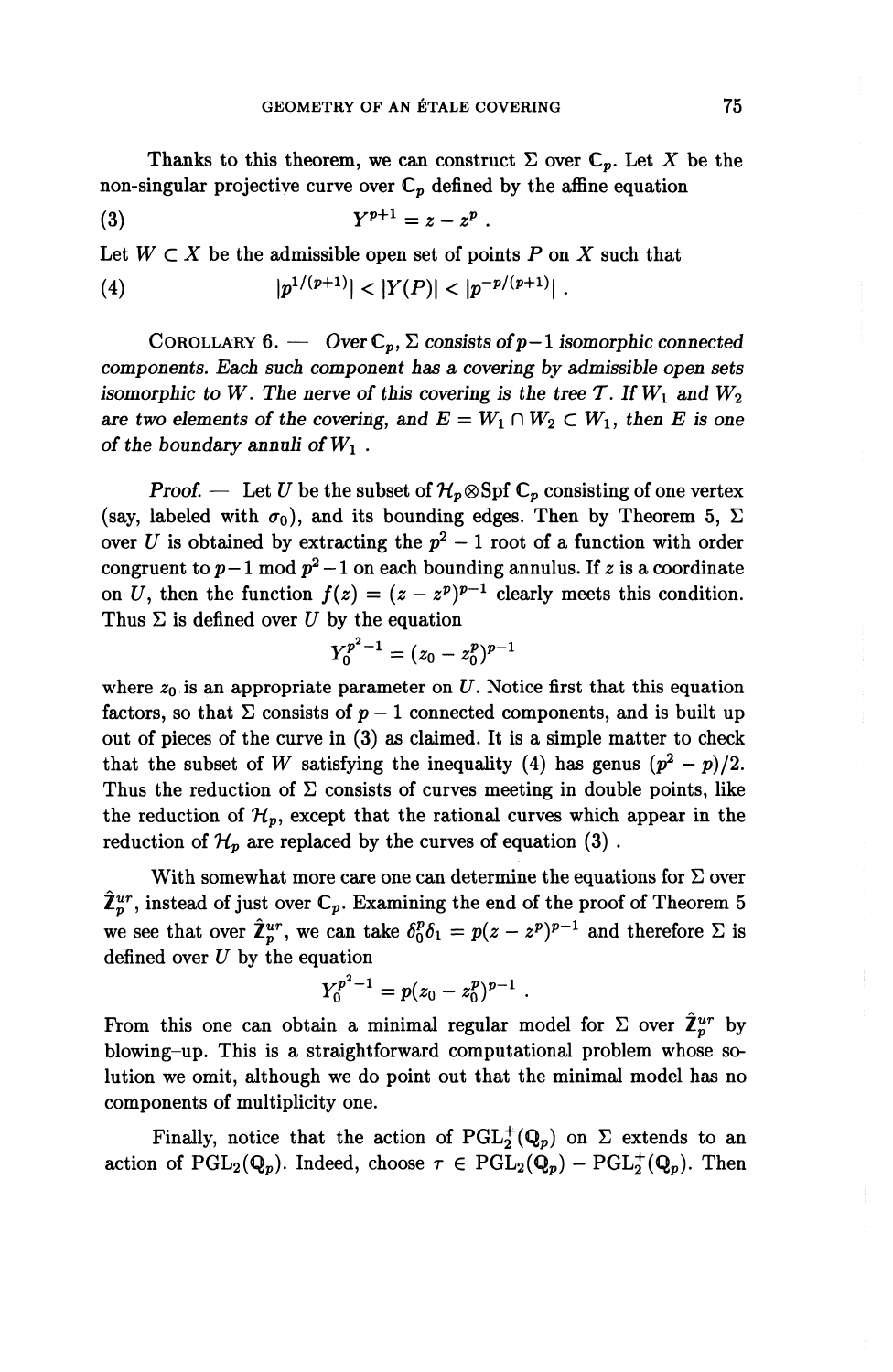#### 76 JEREMY TEITELBAUM

 $c_i(\tau^*\Sigma) = -c_i(\Sigma)$  since  $\tau$  reverses orientations. It follows that  $\tau^*\Sigma$  is isomorphic to  $\Sigma$  as a rigid space but that the action of  $\mu_{n^2-1}$  on  $\tau^*\Sigma$ is twisted by Frobenius. This could have been deduced, of course, from the general construction of Drinfeld.

#### **Application to Shimura curves.**

Now we examine the implications of Theorem 5 for the geometry of Shimura curves. Let  $\Delta$  be an indefinite quaternion algebra over Q ramified at p and let L be a maximal order in  $\Delta$ . Suppose  $n \geq 3$  is prime to p. Let *Sn* be the scheme representing the functor which associates to a scheme *S* the set of isomorphism classes of abelian surfaces over *S* with an *L* action and a level *n*-structure, and let  $S^{\text{an}}_{n}$  be the associated *p*-adic rigid space.

Let  $\wp \subset L$  be the unique prime ideal above p. Let  $S_{n,\wp}$  be the covering of *Sn* which classifies abelian *L* surfaces together with level *n* structure and level  $\wp$  structure. As before,  $S^{\text{an}}_{n,\wp}$  is the associated  $p$ -adic rigid space.

Let

$$
X_n = U_n \backslash (\Delta' \otimes A^f)^{\times} / \Delta'^{\times}
$$

where  $\Delta'$  is the definite quaternion algebra obtained from  $\Delta$  by interchange of invariants at p and  $\infty$ . Let  $U_n$  be the principal congruence subgroup

$$
U_n\subset \prod_{l\neq p}(L\otimes \mathbf{Z}_l)\ .
$$

With this notation, we can state (a slightly simplified form of) Drinfeld's theorem.

THEOREM (Drinfeld [2]). — *There are isomorphisms*

(5) 
$$
\mathrm{GL}_2(\mathbf{Q}_p)\backslash \mathcal{H}_p\otimes \mathrm{Spf}\ \hat{\mathbf{Z}}_p^{ur}\times X_n\to S_n^{\mathrm{an}}
$$

*and*

(6) 
$$
\mathrm{GL}_2(\mathbf{Q}_p)\backslash \Sigma \times X_n \to S_{n,\wp}^{\mathrm{an}}
$$

Furthermore, as Drinfeld points out, the quotient in (5) is actually the union of a finite number of components, each of the form

$$
\Gamma \backslash \mathcal{H}_p \otimes \mathrm{Spf} \,\, \hat{\mathbf{Z}}^{ur}_p
$$

where  $\Gamma$  is a Schottky group.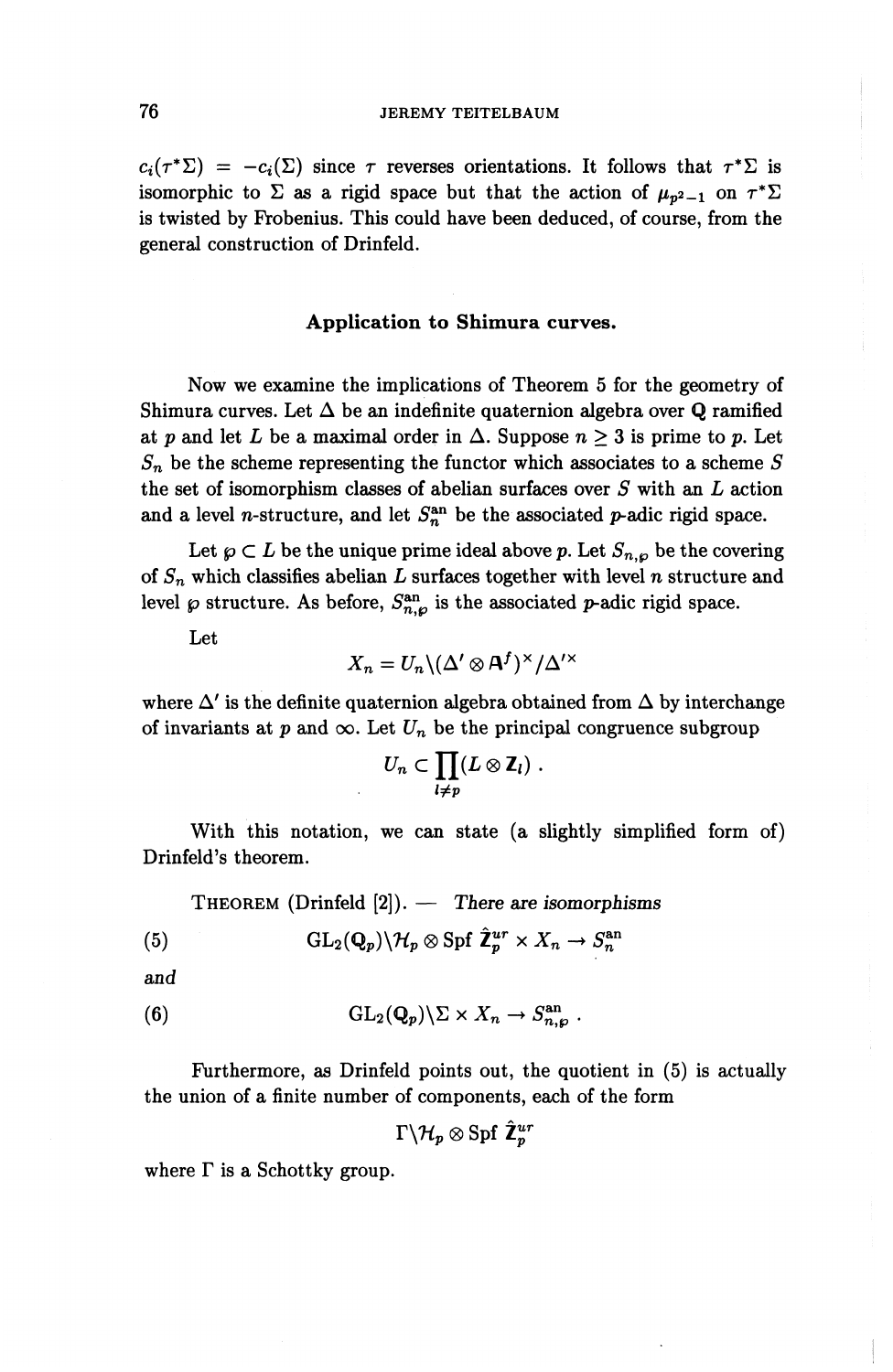Combining this with our geometric description of  $\Sigma$ , we obtain the following theorem.

THEOREM 8. — Let  $S_n(\Gamma) = \Gamma \backslash \mathcal{H}_p \otimes \text{Spf } \hat{\mathbb{Z}}_p^{ur}$  be one of the *components of*  $S_n^{\text{an}}$ *. Suppose*  $\Phi = T/\Gamma$  *is the intersection graph of*  $S_n(\Gamma)$ *.* Then the covering  $S^{\text{an}}_{n,o}$  over  $S_n(\Gamma)$  has a stable model over  $\mathbb{C}_p$  consisting of *p —* 1 components. *The reduction of each such component has intersection*  $graph \Phi$ , but the vertices correspond to curves with the equation (3) rather *than to rational curves.*

For the sake of concreteness, we supply an example. Suppose that  $\Delta$ has discriminant 26 and that  $p = 2$ . Then  $\Delta'$  has discriminant 13. Choose an embedding  $\Delta' \otimes \mathbb{Z}_p \hookrightarrow M_2(\mathbb{Q}_p)$ . Let A be a maximal  $\mathbb{Z}[1/2]$  order in  $\Delta'$ , and let

$$
\Gamma = \{ \gamma \in A : nr(\gamma) = 2^k, k \text{ even } \} .
$$

The Shimura curve  $S^{\text{an}}_1$  of level 1 (over C<sub>p</sub>) is the quotient

 $\Gamma \backslash \mathcal{H}_p \otimes \mathrm{Spf} \; \mathbb{C}_p$ .

We are allowed to consider level 1 since  $\Delta'$  has no multiplicative torsion. Since  $\Delta'$  has class number 1, it is not hard to check that the special fiber of  $S_1$  consists of two rational curves meeting in 3 points — see [3] or [6]. By the theorem, the special fiber of  $S_{1,\varphi}$  consists of two copies of the elliptic curve  $Y^3 = z - z^2$  crossing in three points.

#### **Conclusions.**

In conclusion, we mention two questions related to our subject matter. The first, rather naturally, is to obtain information on the higher coverings of the  $p$ -adic upper half plane; and, in particular, on the covering obtained from the p-torsion on Drinfeld's formal group. This is clearly a much harder problem than the one we have solved, since the higher coverings are not abelian and are in some sense "wildly ramified."

From a rigid analytic point of view, however, it would also be interesting to study the class of curves which admit a uniformization by E. Such curves are a type of generalized Mumford curve, and it would be worthwhile to extend the *p*-adic analytic theory of Mumford curves to this more general setting. In particular, the Jacobians of these curves are semiabelian schemes, and it would be interesting to obtain some form of the Manin-Drinfeld theory of p-adic automorphic forms on  $\Sigma$ .